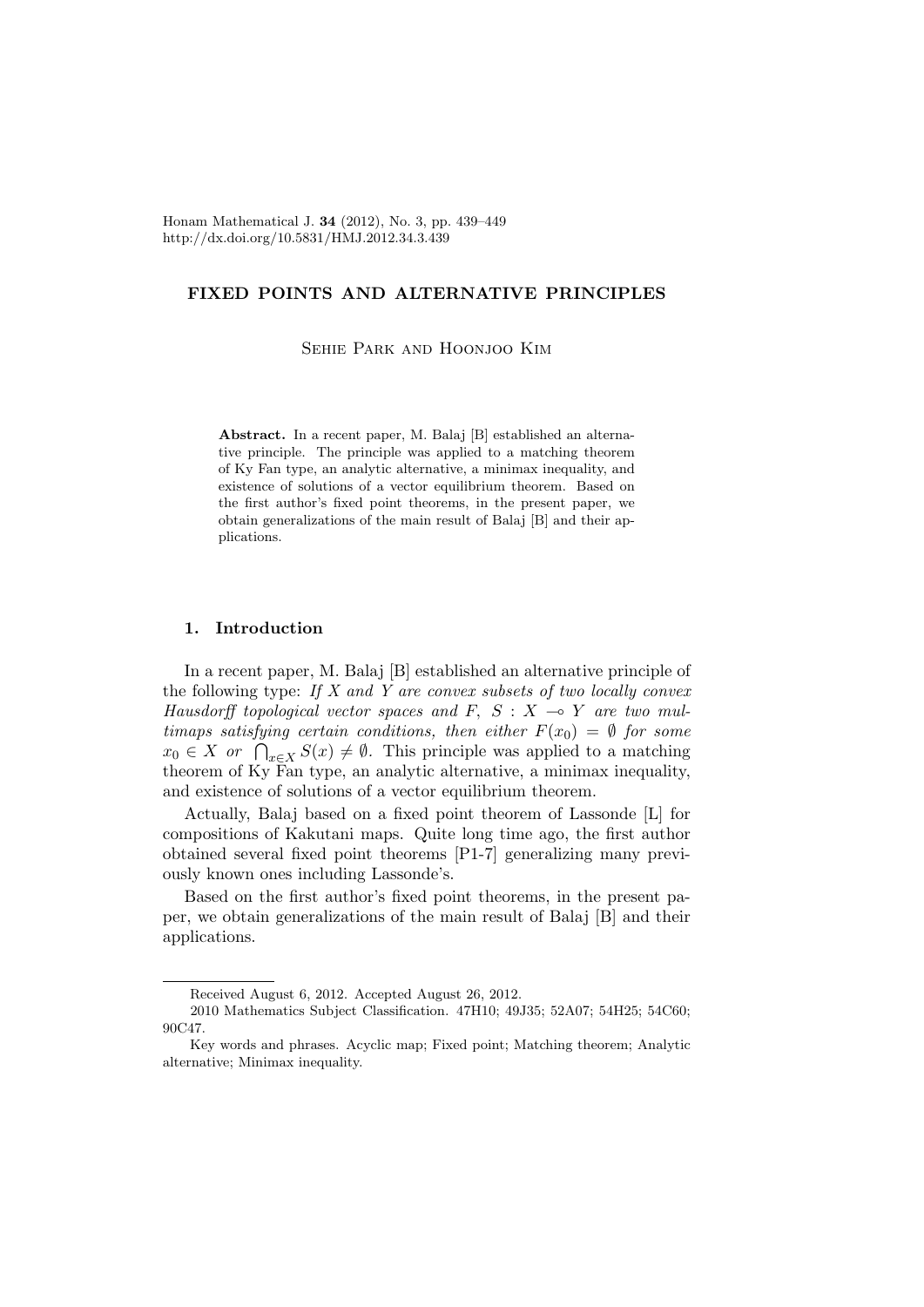## 2. Known fixed point theorems

Multimaps are called simply maps sometimes. For a multimap  $T$ :  $X \multimap Y$ , three maps  $T^c : X \multimap Y$  the complement of  $T, T^- : Y \multimap X$ the (lower) inverse of T and  $T^* : Y \to X$ , the dual of T are defined by  $T^{c}(x) = Y \setminus T(x), T^{-}(y) = \{x \in X \mid y \in T(x)\}\$ and  $T^{*}(y) := X \setminus T^{-}(y)$ resp.

For topological spaces X and Y, a map  $T : X \to Y$  is said to be: upper semicontinuous (u.s.c.) if for any closed set  $B \subset Y$ , the set  $T^{-}(B) = \{x \in X \mid T(x) \cap B \neq \emptyset\}$  is closed in X; compact if  $T(X)$ is contained in a compact subset of  $Y$ ; closed if its graph is a closed subset of  $X \times Y$ .

The following is well-known:

Lemma 1. (i) A composition of u.s.c. maps with comapct values is u.s.c. with comapct values.

(ii) If Y is compact and  $T : X \rightarrow Y$  is closed, then T is u.s.c. with compact values.

(iii) If T is u.s.c. with compact values, then  $T(K)$  is compact whenever  $K \subset X$  is compact.

A map  $T : X \longrightarrow Y$  is called a Kakutani map whenever X is a topological space,  $Y$  a convex space (in the sense of Lassonde) and  $T$  is u.s.c. with nonempty compact convex values. Let  $K(X, Y)$  be the class of all Kakutani maps  $T : X \to Y$  and  $\mathbb{K}_c(X, Y)$  the class of all maps  $T : X \longrightarrow Y$  those are finite compositions of Kakutani maps.

A topological space is said to be *acyclic* if all of its reduced Cech homology groups over the rational field vanish. A u.s.c. map is said to be *acyclic* if it has compact acyclic values. Let  $V(X, Y)$  be the class of all acyclic maps  $T : X \to Y$  and  $V_c(X, Y)$  the class of all maps  $T : X \to Y$ those are finite compositions of acyclic maps.

A polytope P in a t.v.s. E is a homeomorphic image of a simplex  $\Delta_n$ . For topological spaces  $X$  and  $Y$ , we define the "better" admissible class  $\mathfrak B$  of maps from X into Y as follows [P3,4,7]:

 $F \in \mathfrak{B}(X,Y) \Longleftrightarrow F : X \multimap Y$  is a map such that, for any natural number  $n \in \mathbb{N}$ , any continuous function  $\phi : \Delta_n \to X$ , and any continuous function  $p: F\phi(\Delta_n) \to \Delta_n$ , the composition

$$
\Delta_n \xrightarrow{\phi} \phi(\Delta_n) \subset X \xrightarrow{F} F\phi(\Delta_n) \xrightarrow{p} \Delta_n
$$

has a fixed point.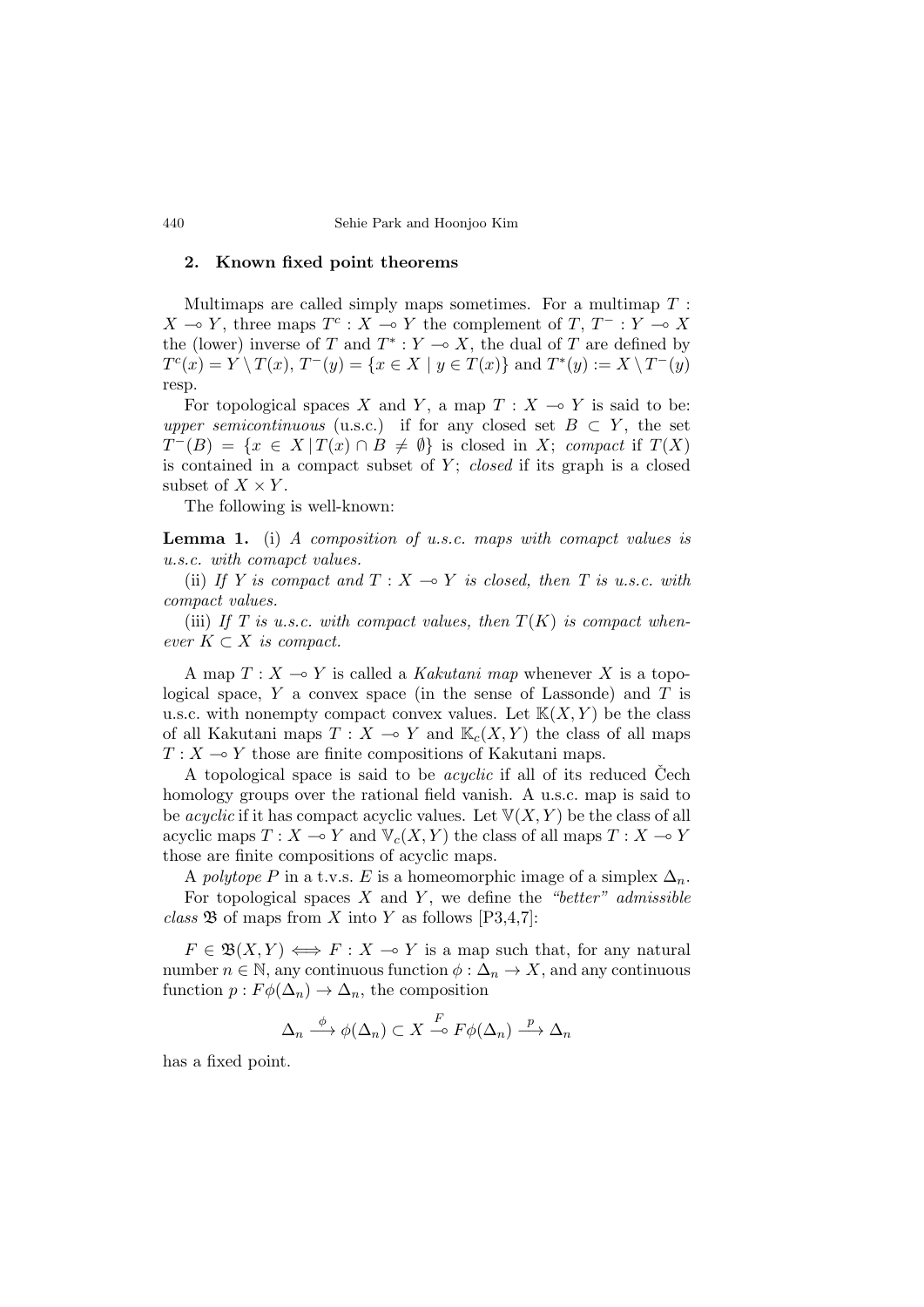Examples. Subclasses of the better admissible class  $\mathfrak B$  are classes of continuous functions  $\mathbb C$ , the Kakutani maps  $\mathbb K$  (with convex values and codomains are convex spaces), the Aronszajn maps M (with  $R_{\delta}$  values), the acyclic maps  $V$  (with acyclic values), the Powers maps  $V_c$  (finite compositions of acyclic maps), the O'Neill maps N (continuous with values of one or  $m$  acyclic components, where  $m$  is fixed), the approachable maps A (whose domains and codomains are subsets of t.v.s.), admissible maps of Górniewicz (1976),  $\sigma$ -selectionable maps of Haddad and Lasry (1983), permissible maps of Dzedzej (1985), the Fan-Browder maps (codomains are convex sets), locally selectionable maps having convex values, the class  $\mathbb{K}_c^+$  of Lassonde (1991), the class  $\mathbb{V}_c^+$  of Park et al. (1994), and approximable maps of Ben-El-Mechaiekh and Idzik (1994), the admissible class  $\mathfrak{A}_{c}^{\kappa}$  due to Park (1993). For the literature, see [P1-4].

Let  $X$  be a convex subset of a vector space and  $Y$  a nonempty set. If  $S, T : X \to Y$  are two maps such that  $T(\text{co }A) \subset S(A)$  for each nonempty finite subset  $A$  of  $X$ , then  $S$  is said to be  $KKM$  w.r.t.  $T$ .

From now on, a t.v.s. means a Hausdorff topological vector space and a real locally convex Hausdorff topological vector space is abbreviated as an l.c.s.

Let  $V$  be the neighborhood system of the origin 0 of a t.v.s.  $E$ .

Recall that a nonempty subset  $X$  of a t.v.s.  $E$  is said to be *admissible* (in the sense of Klee) provided that, for every nonempty compact subset K of X and every  $V \in \mathcal{V}$ , there exists a continuous function  $h: K \to X$ such that  $x - h(x) \in V$  for all  $x \in K$  and  $h(K)$  is contained in a finite dimensional subspace  $L$  of  $E$ .

A compact subset  $K$  of  $X$  is said to be Klee approximable into  $X$  if for any  $V \in \mathcal{V}$ , there exists a continuous function  $h: K \to X$  such that  $x - h(x) \in V$  for all  $x \in K$  and  $h(K)$  is contained in a polytope in X.

Recall that a nonempty subset Y of a t.v.s.  $E$  is said to be *almost convex* if for any neighborhood  $V$  of the origin 0 of  $E$  and for any finite set  $\{y_1, \ldots, y_n\}$  of Y, there exists a finite set  $\{z_1, \ldots, z_n\}$  of Y such that  $z_i - y_i \in V$  for all  $i = 1, \ldots, n$  and  $\text{co}\{z_1, \ldots, z_n\} \subset Y$ .

Examples. We give examples of Klee approximable sets in [P5,6]:

(1) If a subset X of E is admissible (in the sense of Klee), then every compact subset  $K$  of  $X$  is Klee approximable into  $E$ .

(2) Any polytope in a subset  $X$  of a t.v.s. is Klee approximable into X.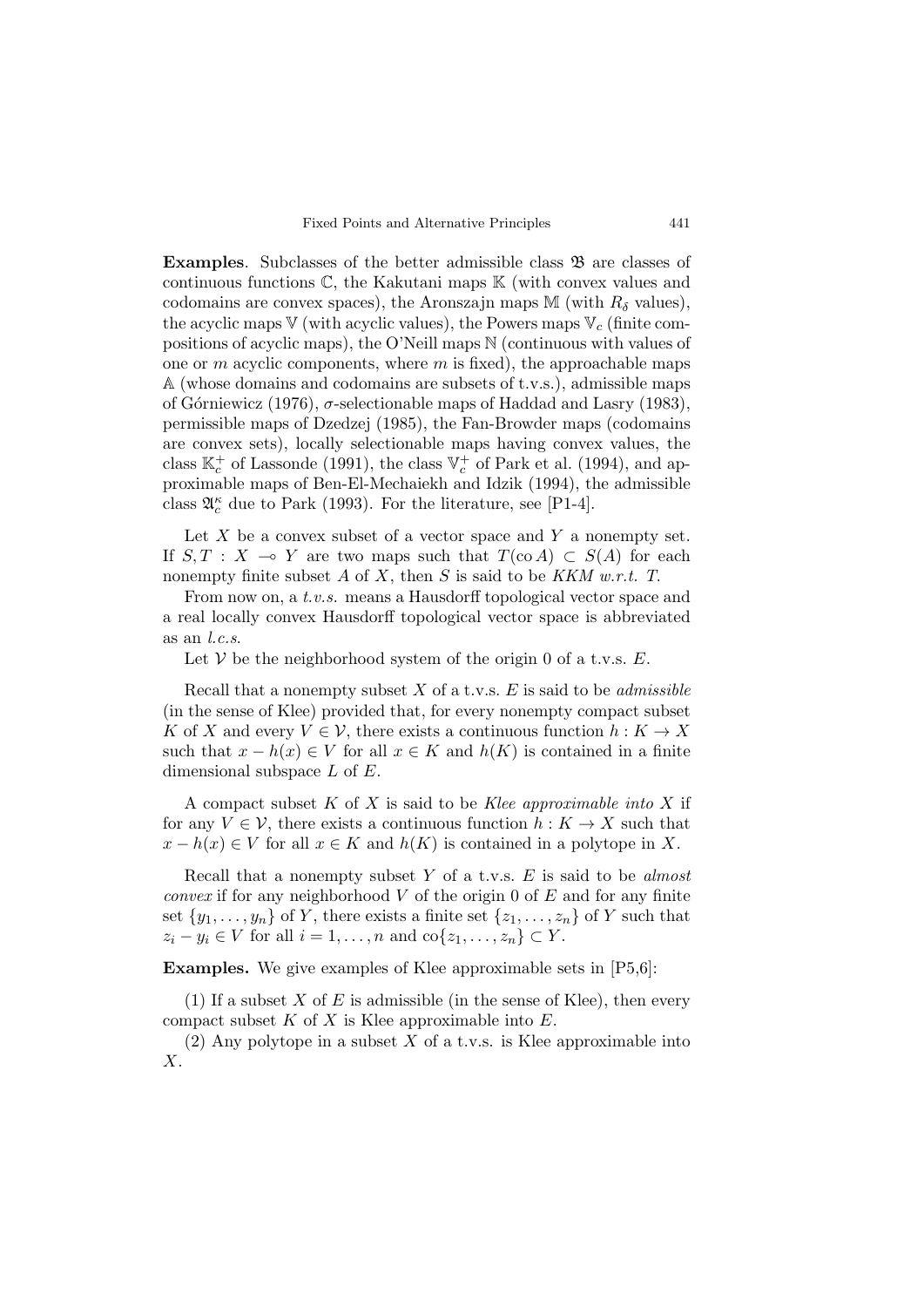(3) Any compact subset K of a convex subset X in an l.c.s. is Klee approximable into X.

(4) Any compact subset  $K$  of a convex and locally convex subset  $X$ of a t.v.s. is Klee approximable into X.

(5) Any compact subset K of an admissible convex subset X of a t.v.s. is Klee approximable into X.

 $(6)$  Let X be an almost convex dense subset of an admissible subset Y of a t.v.s.  $E$ . Then every compact subset K of Y is Klee approximable into X.

Note that  $(6) \Leftarrow (5) \Leftarrow (4) \Leftarrow (3)$ .

In 2004 [P5], the first author obtained the following fixed point theorem:

**Theorem 1.** Let X be a subset of a t.v.s. E and  $F \in \mathfrak{B}(X,X)$  a compact closed multimap. If  $F(X)$  is Klee approximable into X, then F has a fixed point.

The following are recently obtained in 2007 [P6]:

**Corollary 1.1.** Let  $X$  be an almost convex admissible subset of a t.v.s. E and  $F \in \mathfrak{B}(X,X)$  a compact closed map. Then F has a fixed point.

Corollary 1.2. Let X be an almost convex subset of an l.c.s. E and  $F \in \mathfrak{B}(X,X)$  a compact closed map. Then F has a fixed point.

One of the simplest known examples of Corollary 1.2 is that every compact continuous selfmap on an almost convex subset of a Euclidean space has a fixed point. This generalizes the Brouwer fixed point theorem.

**Corollary 1.3.** [P4] Let X be an admissible convex subset of a t.v.s.  $E$ and  $F \in \mathfrak{B}(X,X)$  a compact closed map. Then F has a fixed point.

## 3. The Balaj type alternative principles

In this section, we apply our fixed point theorems to several alternative principles.

**Theorem 2.** Let  $X$  be an almost convex admissible subset of a t.v.s. and Y a topological space, one of them compact. Let  $F, S: X \rightarrow Y$  be two maps satisfying the following conditions:

(1) for each  $x \in X$ ,  $F(x) \subset S(x)$ ;

 $(2)$  F and  $S^*$  are empty-valued or acyclic maps;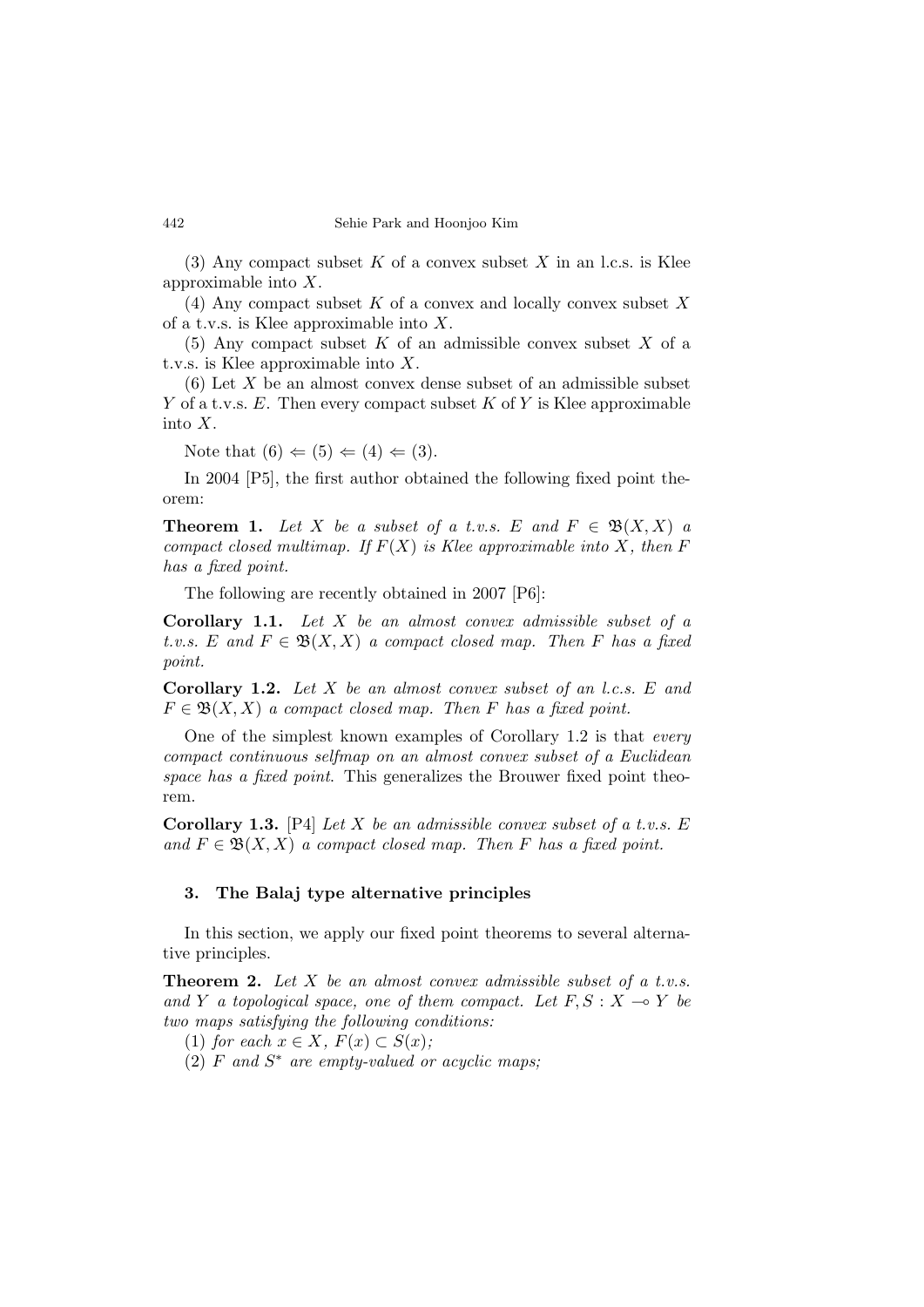Then at least one of the following assertions holds:

- (a) There exists  $x_0 \in X$  such that  $F(x_0) = \emptyset$ .
- (b)  $\bigcap_{x\in X} S(x) \neq \emptyset$ .

Proof. Suppose that assertions (a) and (b) are both false. Note that  $\bigcap_{x\in X}S(x)=\emptyset$  is equivalent to the fact that the map  $S^*$  has nonempty values. Hence both F and  $S^*$  have nonempty values. Hence, by  $(2)$ ,  $F \in \mathbb{V}(X, Y)$  and  $S^* \in \mathbb{V}(Y, X)$ . Let us consider the map  $H = S^* \circ F \in$  $\mathbb{V}_c(X,X)$ . H is a u.s.c. map with compact values, so H is closed. Since  $\mathbb{V}_c \subset \mathfrak{B}$ , Corollary 1.1 is applicable as soon as we prove that the map  $H$  is compact. Clearly this happens if  $X$  is compact. When Y is compact, since  $S^*$  is a u.s.c. map with compact values,  $S^*(Y)$  is compact by Lemma 1(iii). Since  $H(X) \subset S^{*}(Y)$ , H is a compact map. By Corollary 1.1,  $H$  has a fixed point. This implies that there exist  $x_0 \in X$  and  $y_0 \in Y$  such that  $y_0 \in F(x_0) \subset S(x_0)$  and  $x_0 \in S^*(y_0)$ ; a contradiction.  $\Box$ 

The following are variants of Theorem 2:

**Theorem 3.** Let  $X$  be an admissible convex subset of a t.v.s. and  $Y$ a convex space, one of them compact. Let  $F, S: X \rightarrow Y$  be two maps satisfying the following conditions:

(1) for each  $x \in X$ ,  $F(x) \subset S(x)$ ;

 $(2)$  F and  $S^*$  are empty-valued or Kakutani maps;

Then at least one of the following assertions holds:

(a) There exists  $x_0 \in X$  such that  $F(x_0) = \emptyset$ .

(b)  $\bigcap_{x\in X} S(x) \neq \emptyset$ .

**Proof.** As in the proof of Theorem 2, we can define  $H = S^* \circ F \in$  $\mathbb{K}_c(X, X)$ , where the intermediate space Y is a convex space in the sense of Lassonde. Then we can apply Corollary 1.3.  $\Box$ 

**Lemma 2.** [B] Let X be a topological space and Y a nonempty convex set in an l.c.s. E. Let  $T : X \to Y$  be a u.s.c. map with nonempty values such that  $\overline{co} T(x)$  is compact for each  $x \in X$ . Then the map  $\overline{co} T$  is  $u.s.c.$ 

**Theorem 4.** Let  $X$  be an almost convex admissible subset of a t.v.s. and  $Y$  a nonempty convex subset in an *l.c.s.*, one of them compact. Let  $F, G, S: X \rightarrow Y$  be three maps satisfying the following conditions:

(1) for each  $x \in X$ , co $F(x) \subset G(x) \subset S(x)$ ;

 $(2)$  F is empty-valued or a u.s.c. map;

(3) G has compact values;

 $(4)$  S<sup>\*</sup> is empty-valued or an acyclic map;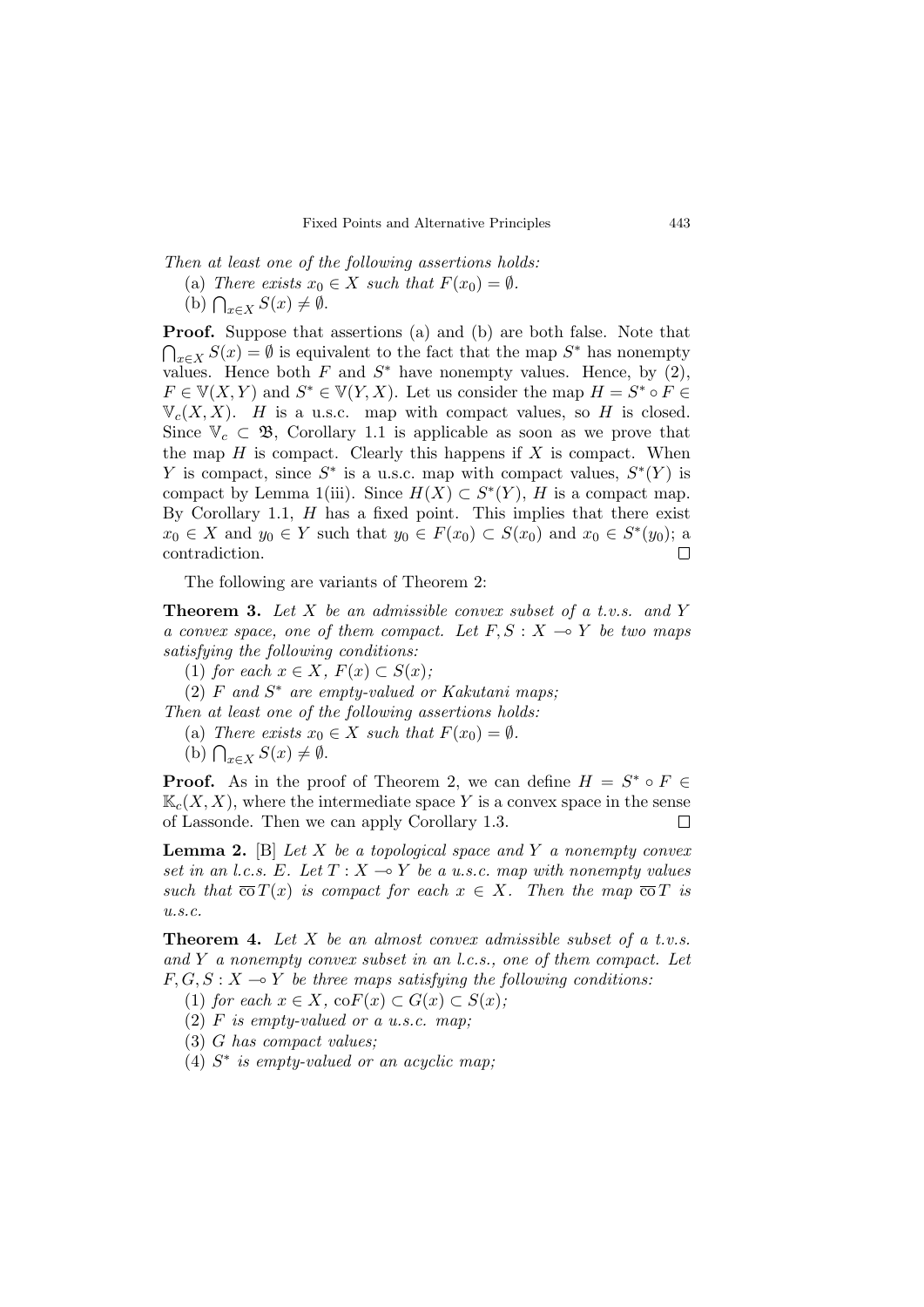Then at least one of the following assertions holds:

- (a) There exists  $x_0 \in X$  such that  $F(x_0) = \emptyset$ .
- (b)  $\bigcap_{x\in X} S(x) \neq \emptyset$ .

**Proof.** Suppose that assertions (a) and (b) are both false. Then  $F$  and S<sup>\*</sup> have both nonempty values. By (1) and (3),  $\overline{co} F(x) \subset G(x) \subset Y$  and  $\overline{co} F(x)$  is a nonempty compact set, for each  $x \in X$ . By Lemma 2, the map  $\overline{co} F$  is u.s.c., hence  $\overline{co} F \in K(X, Y)$ . As in the proof of Theorem 2, we can define  $H = S^* \circ \overline{\text{co}} F \in \mathbb{V}_c(X,X)$ . Then we can apply Corollary 1.1.  $\Box$ 

From now on, we consider the Balaj type alternative principles:

**Theorem 5.** Let X be an admissible convex subset of a t.v.s. and Y a nonempty convex subset in an l.c.s., one of them compact. Let  $F, G, S, T : X \longrightarrow Y$  be four maps satisfying the following conditions:

- (1) for each  $x \in X$ , co  $F(x) \subset G(x) \subset T(x)$ ;
- (2) for each  $y \in Y$ , co  $S^*(y) \subset T^*(y)$ ;
- $(3)$  F and  $S^*$  are u.s.c.;
- $(4)$  G and  $T^*$  have compact values.

Then at least one of the following assertions holds:

- (a) There exists  $x_0 \in X$  such that  $F(x_0) = \emptyset$ .
- (b)  $\bigcap_{x\in X} S(x) \neq \emptyset$ .

Proof. Suppose that assertions (a) and (b) are false. Then F and  $S^*$  have nonempty values. By (1), (4) and Lemma 2,  $\overline{co} F \in K(X, Y)$ . Moreover, by (2) and (4),  $\overline{\cos} S^*(y) \subset T^*(y)$  so  $\overline{\cos} S^*(y)$  is compact for each  $y \in Y$ . By Lemma 2, the map  $\overline{co} S^*$  is u.s.c., hence  $\overline{co} S^* \in \mathbb{K}(Y, X)$ . Let us consider the map  $H = \overline{\text{co}} S^* \circ \overline{\text{co}} F \in \mathbb{K}_c(X, X)$ . Since  $K_c \subset \mathfrak{B}$ , and  $H$  is closed and compact,  $H$  has a fixed point by Corollary 1.3. This implies that there exist  $x_0 \in X$  and  $y_0 \in Y$  such that

$$
y_0 \in \overline{\text{co}} F(x_0) \subset G(x_0) \subset T(x_0)
$$
 and  $x_0 \in \overline{\text{co}} S^*(y_0) \subset T^*(y_0)$ ;

which is a contradiction.

 $\Box$ 

**Corollary 5.1.** [B, Theorem 3.1] Let X and Y be nonempty convex sets in an l.c.s., and let X or Y be compact. Let  $F, G, S, T : X \rightarrow Y$  be four maps satisfying the following conditions:

- (i) for each  $x \in X$ , co  $F(x) \subset G(x) \subset T(x)$ ;
- (ii)  $S$  is a KKM map w.r.t.  $T$ ;
- (iii)  $F$  and  $S^*$  are u.s.c.;
- (iv)  $G$  and  $T^*$  have compact values.

Then at least one of the following assertions holds:

(a) There exists  $x_0 \in X$  such that  $F(x_0) = \emptyset$ .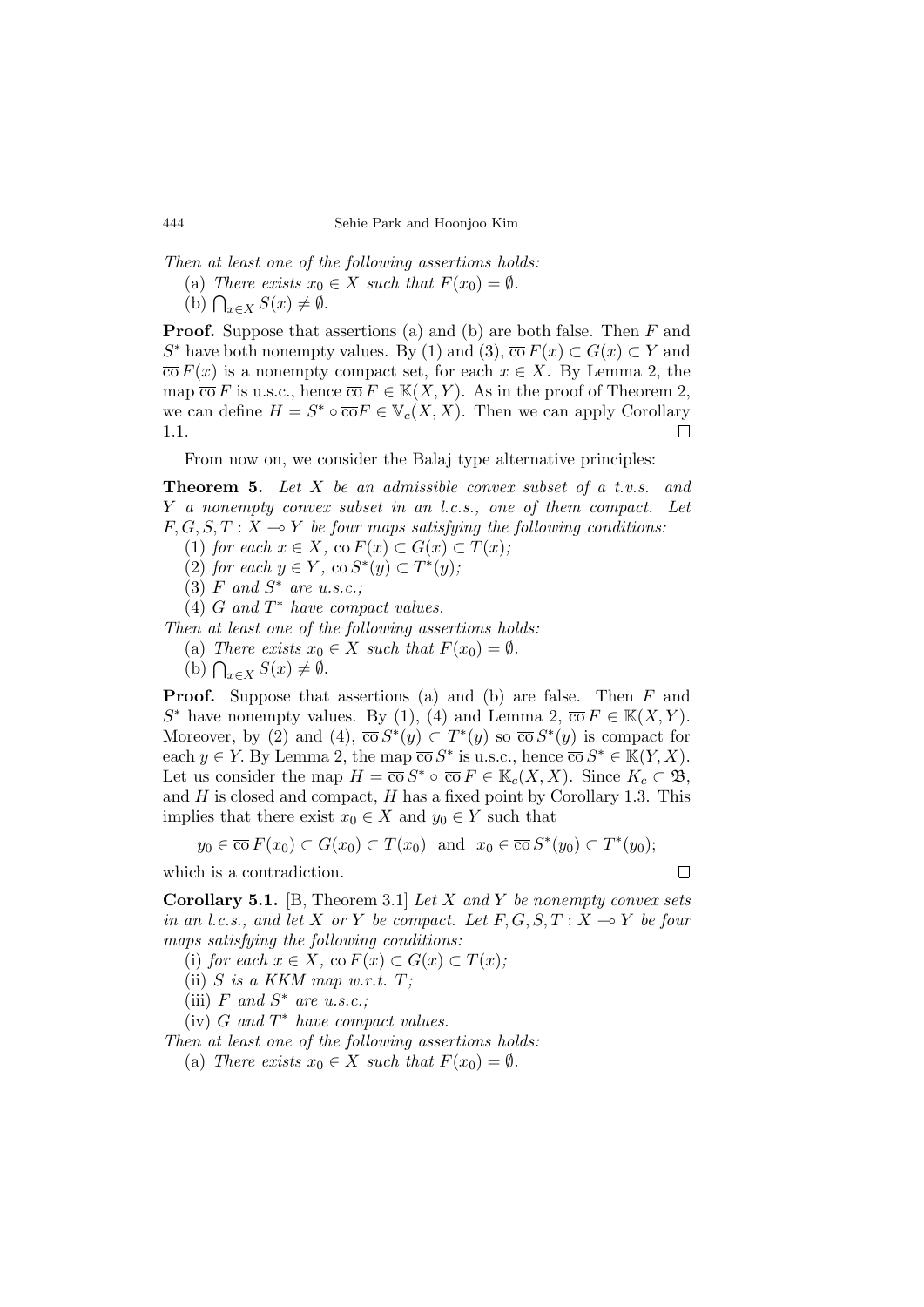(b)  $\bigcap_{x\in X} S(x) \neq \emptyset$ .

Proof. Comparing the requirements of Theorem 5 and Corollary 5.1, it suffices to show that

(2) for each  $y \in Y$ , co  $S^*(y) \subset T^*(y)$ .

In fact, let  $x \in \cos^{*}(y)$ . Then there exists a finite set  $A \subset S^{*}(y)$ such that  $x \in \text{co } A$ . From  $A \subset S^*(y)$  it follows at once,  $y \notin S(A)$  and taking into account (ii),  $y \notin T(\text{co } A)$ . Particularly  $y \notin T(x)$ , that is,  $x \in T^*(y)$ . Thus, (2) holds. Then we have the conclusion.  $\Box$ 

As it is mentioned in [B], the compactness condition, for at least one of the sets  $X$  and  $Y$ , is essential in Corollary 5.1. But the example in [B] showing this fact must be corrected as follows:

Let  $X = Y = \mathbb{R}$  and  $F, G, S, T : \mathbb{R} \to \mathbb{R}$  be defined by  $F(x) = \{x +$ 1,  $x + 2$ ,  $G(x) = [x + 1, x + 2]$ ,  $T(x) = \mathbb{R} \setminus [x - 1, x]$ , and  $S(x) = \mathbb{R} \setminus \{x\}$ for all  $x \in \mathbb{R}$ .

- In [B], Balaj applied his Theorems 3.1 to the following:
- (1) a matching theorem of Ky Fan type,
- (2) an analytic alternative,
- (3) a minimax inequality, and
- (4) existence of solutions of a vector equilibrium theorem.

Since we obtained improved versions of [B, Theorem 3.1], the above applications also can be improved. From Theorem 4, we also obtain a matching theorem of Ky Fan type, an analytic alternative, a minimax inequality as follows.

### 4. Applications

The following is Ky Fan type matching theorem [F];

**Theorem 6.** Let  $X$  be an almost convex admissible subset of a t.v.s. and  $Y$  a nonempty convex subset in an l.c.s., one of them compact. Let  ${B_i : i \in I}$  be a family of closed subsets of X such that  $\bigcup_{i \in I} B_i = X$ and  $\{x_i : i \in I\}$  be a family (indexed also by I) of points of X and the set  $\{i \in I : x \notin B_i\}$  is finite for each  $x \in X$ . Let  $F, G, S : X \to Y$  be three maps satisfying the following conditions:

(1) for each  $x \in X$ ,  $S(x) \subset G(x)$ ;

- $(2)$  *F* is a u.s.c. map;
- $(3)$   $G<sup>c</sup>$  has compact values;
- (4)  $S(X) = Y$ ;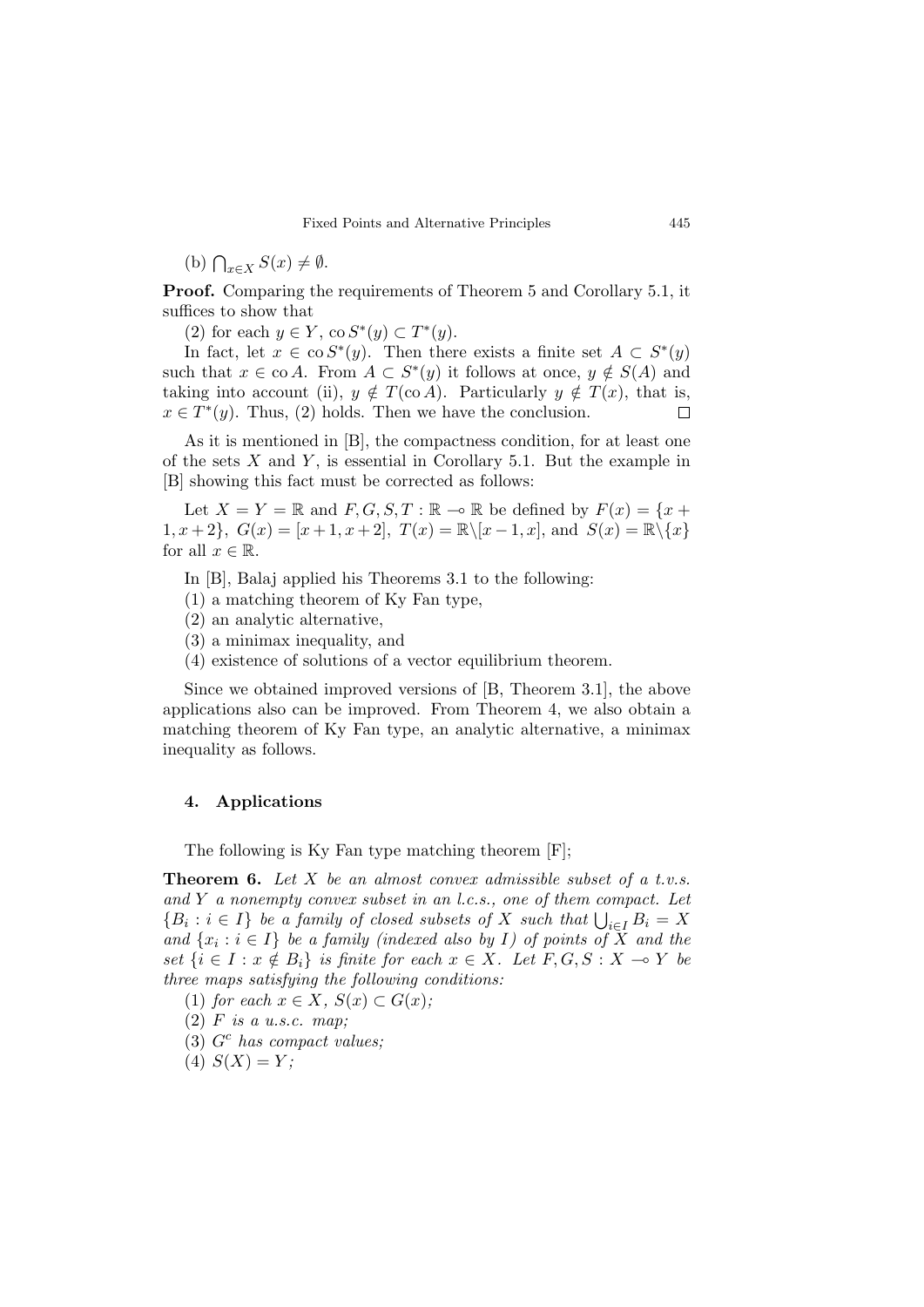$(5)$  S<sup>-</sup> is an acyclic map; Then there exists a nonempty subset J of I such that  $\mathrm{co}F(\lbrace x_i : i \in J \rbrace) \cap G(\cap \lbrace B_i : i \in J \rbrace) \neq \emptyset.$ 

**Proof.** For each  $x \in X$ , let  $I(x) = \{i \in I : x \in B_i\}$ . Then  $I(x) \neq \emptyset$  for each  $x \in X$ , since  $\{B_i : i \in I\}$  covers X. Define  $H: X \to X$  by

$$
H(x) = \{x_i : i \in I(x)\} \text{ for each } x \in X.
$$

Then H has nonempty values. For each  $x \in X$ , let  $U(x) = X \setminus \bigcup \{B_i : S_i = B \}$  $i \notin I(x)$ . Then  $U(x)$  is an open neighborhood of x and, if  $z \in U(x)$ , then  $H(z) \subset H(x)$ . This shows H is u.s.c.. Define the maps  $F_1, G_1, S_1$ :  $X \multimap Y$  by

$$
F_1 = F \circ H
$$
,  $G_1 = G^c$ ,  $S_1 = S^c$ .

Note that  $S_1^* = S^-$ . From the hypothesis it readily follows that the maps  $F_1, G_1, S_1$  satisfy the conditions  $(2), (3), (4)$  in Theorem 4 and  $G_1(x) \subset S_1(x)$  for each  $x \in X$ . Since  $F_1$  has nonempty values and by (4),  $\bigcap_{x\in X}S_1(x) = \emptyset$ , the conclusion of Theorem 4 does not hold. Consequently for some  $x_0 \in X$ ,  $\operatorname{co} F_1(x_0) \not\subset G_1(x_0)$  or equivalently,

$$
\mathrm{co}F(\lbrace x_i : i \in I(x_0) \rbrace) \cap G(x_0) \neq \emptyset
$$

Since  $x_0 \in \bigcap \{B_i : i \in I(x_0)\},$  putting  $J = I(x_0)$  we obtain that

$$
\mathrm{co}F(\{x_i : i \in J\}) \cap G(\cap \{B_i : i \in J\}) \neq \emptyset.
$$

 $\Box$ 

Let  $X$  be a convex subset of a vector space,  $Y$  a nonempty set and  $f, g: X \times Y \to \overline{\mathbb{R}}$  two functions. The function g is called f-quasiconvex in x if for any finite subset A of X,  $g(x, y) \leq \max_{u \in A} f(u, y)$ , for any  $x \in \text{co}A$  and all  $y \in Y$ .

From Theorem 4, we obtain an analytic alternative and a minimax inequality.

**Theorem 7.** Let  $X$  be an almost convex admissible subset of a t.v.s. and Y a nonempty convex subset in an l.c.s., both of them compact. Let  $\alpha \leq \beta < \gamma$  be numbers and  $f, g, s: X \times Y \to \overline{\mathbb{R}}$  three functions satisfying the following conditions:

(1) the sets  $\{(x, y) \in X \times Y : f(x, y) \leq \alpha\}$  and  $\{(x, y) \in X \times Y : f(x, y) \in X \times Y$  $s(x, y) \geq \gamma$ } are closed in  $X \times Y$ ;

(2)  $s(x, y) \leq g(x, y)$  for all  $(x, y) \in X \times Y$ ;

(3)  $q$  is  $f$ -quasiconvex in  $y$ ;

(4) for each  $y \in Y$ ,  $\{x \in X : s(x, y) \geq \gamma\}$  is acyclic;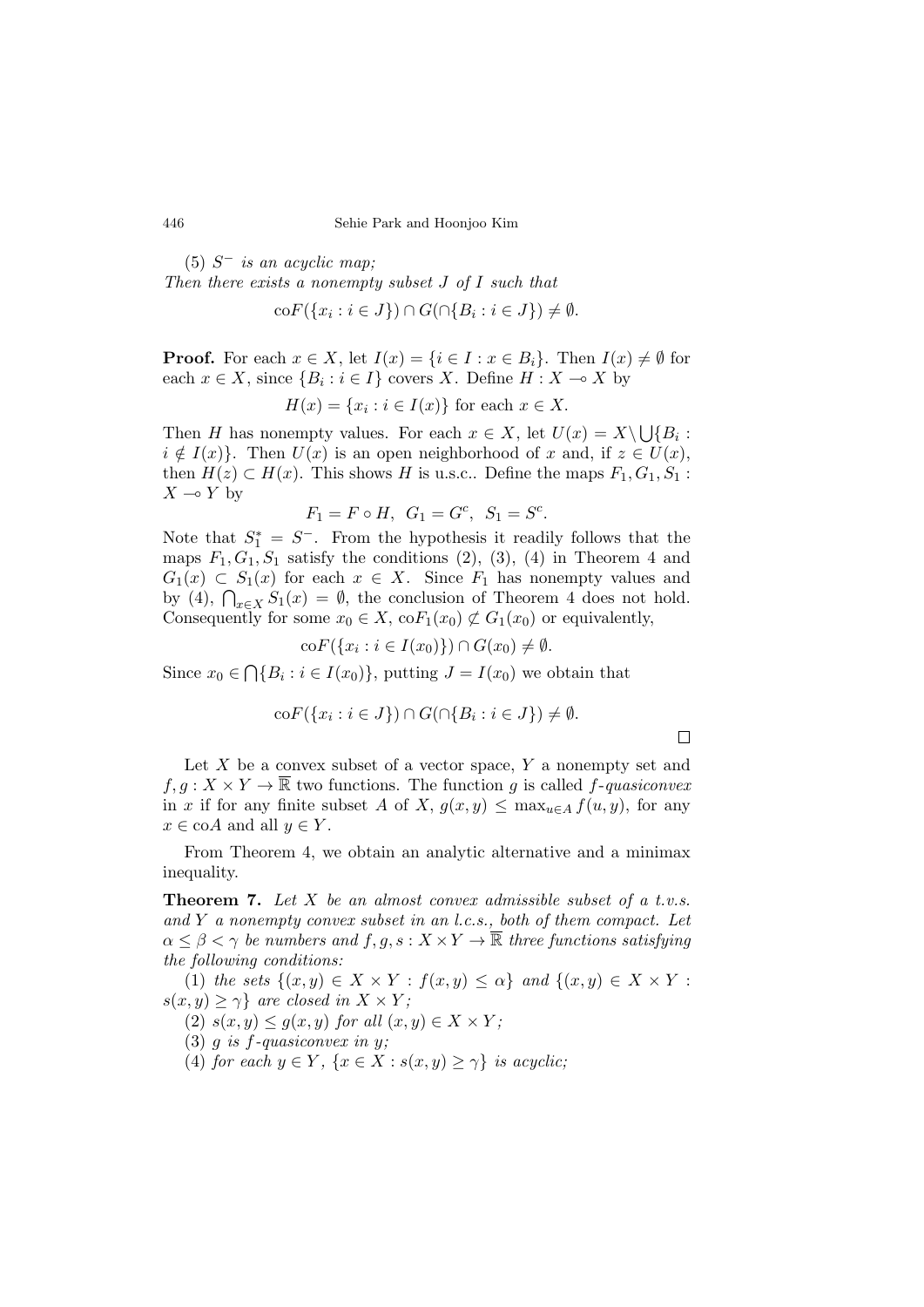(5) for each  $x \in X$ , the set  $\{y \in Y : g(x, y) \leq \beta\}$  is closed in Y; Then at least one of the following assertions holds:

- (a) There exists  $x_0 \in X$  such that  $f(x_0, y) > \alpha$  for all  $y \in Y$ .
- (b) There exists  $y_0 \in Y$  such that  $s(x, y_0) < \gamma$  for all  $x \in X$ .

**Proof.** We define the maps  $F, G, S: X \rightarrow Y$  by

$$
F(x) = \{y \in Y : f(x, y) \le \alpha\},
$$
  
\n
$$
G(x) = \{y \in Y : g(x, y) \le \beta\},
$$
  
\n
$$
S(x) = \{y \in Y : s(x, y) < \gamma\}.
$$

Since the graphs of  $F$  and  $S^*$  are closed and  $X$  and  $Y$  are compact,  $F$  and  $S^*$  are u.s.c. with compact values. Since  $\beta < \gamma$  and  $s(x, y) \leq g(x, y)$ for all  $(x, y) \in X \times Y$ ,  $G(x) \subset S(x)$  for all  $x \in X$ . By (5), G has compact values. Let  $x \in X$  and  $y \in \text{co}F(x)$ . Then for some finite subset A of  $F(x)$ ,  $y \in \text{coA}$ . By (3),  $g(x, y) \leq \max_{u \in A} f(x, u) \leq \alpha \leq \beta$ , so  $\operatorname{co}F(x) \subset G(x)$  for all  $x \in X$ .

Therefore the maps  $F, G, S$  satisfy all the requirements of Theorem 4, so at least one of the following assertions holds:

There exists  $x_0 \in X$  such that  $F(x_0) = \emptyset$ , that is  $f(x_0, y) > \alpha$  for all  $y \in Y$ .

There exists  $y_0 \in Y$  such that  $y_0 \in \bigcap_{x \in X} S(x)$ , that is  $s(x, y_0) < \gamma$ for all  $x \in X$ .

 $\Box$ 

**Theorem 8.** Let  $X$  be an almost convex admissible subset of a t.v.s. and  $Y$  a nonempty convex subset in an l.c.s., both of them compact. Let  $f, g, s: X \times Y \to \overline{\mathbb{R}}$  be three functions satisfying conditions (2), (3) in Theorem 7 and the following conditions:

(1') f is l.s.c. and s is u.s.c. on  $X \times Y$ ;

(4') for each  $y \in Y$  and real number  $\gamma$ ,  $\{x \in X : s(x, y) \geq \gamma\}$  is acyclic;

(5') for each  $x \in X$ ,  $g(x, y)$  is l.s.c. in y;

Then  $\inf_{y \in Y} \max_{x \in X} s(x, y) \leq \sup_{x \in X} \min_{y \in Y} f(x, y)$ .

**Proof.** First let us observe that if f is l.s.c. on  $X \times Y$ , then for each  $x \in X, f(x, \cdot)$  is l.s.c. in y and therefore its minimum  $\min_{y \in Y} f(x, y)$  on the compact set Y exists. Similarly sup<sub> $x \in X$ </sub> s(x, y) can be replaced by  $\max_{x \in X} s(x, y)$ .

Suppose the conclusion would be false and choose real numbers  $\alpha, \beta, \gamma$ such that

$$
\sup_{x \in X} \min_{y \in Y} f(x, y) < \alpha \le \beta < \gamma < \inf_{y \in Y} \max_{x \in X} s(x, y).
$$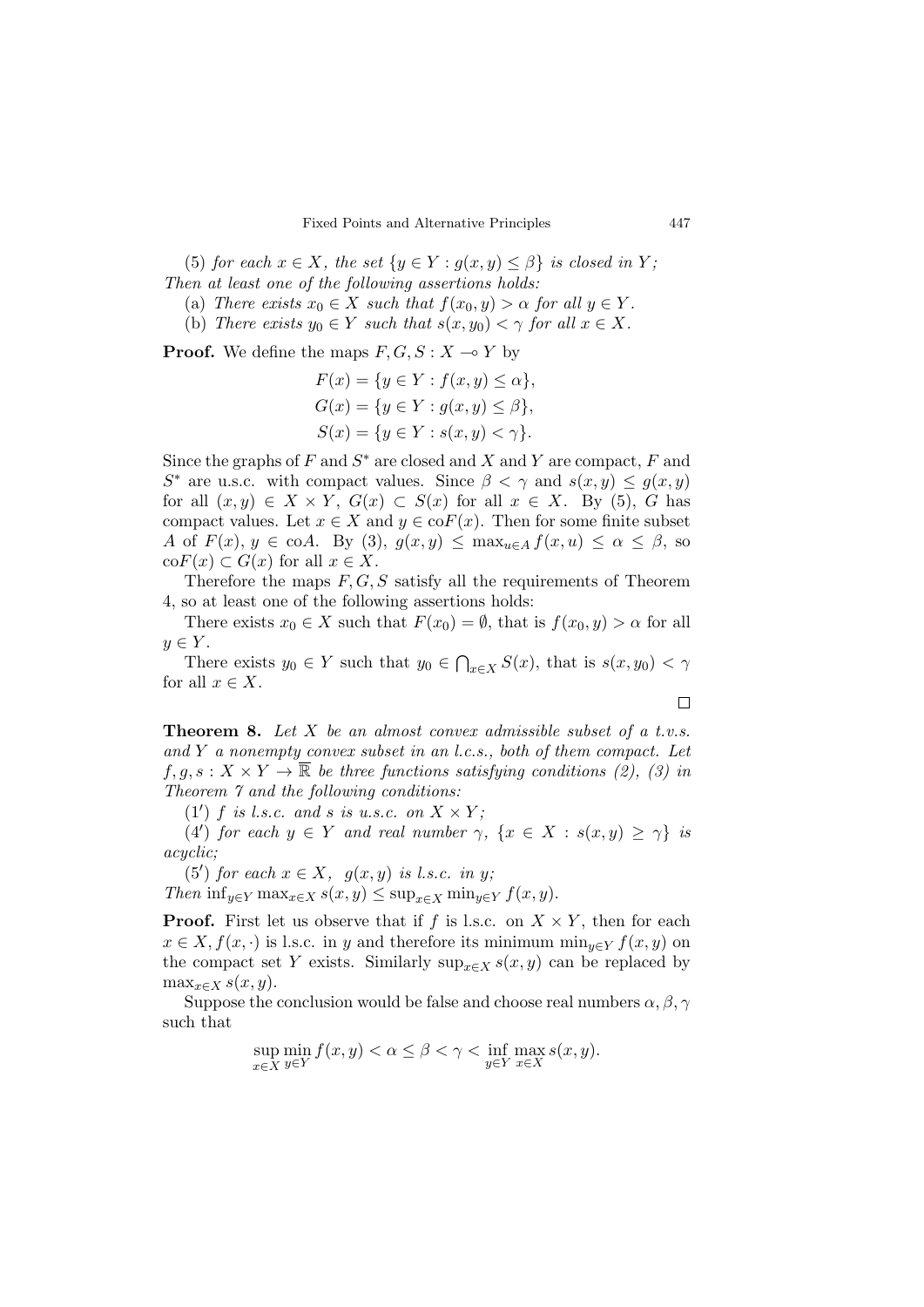Even the function  $f, g, s$  satisfy all the requirements of Theorem 7, but

if (a) happens, then  $\sup_{x \in X} \min_{y \in Y} f(x, y) \ge \min_{y \in Y} f(x_0, y) > \alpha$ , a contradiction

if (b) happens, then  $\inf_{y \in Y} \max_{x \in X} s(x, y) \leq \max_{x \in X} s(x, y_0) < \gamma$ , a contradiction.

Acknowledgement. This paper is based on a part of the plenary talk given by the first author at the 2012 International Conference of the Honam Mathematical Society, held at Jeju National University, Jeju, Korea on June 15-17, 2012. He would like to express his sincere gratitude to the kind hospitality of the organizers of the conference.

### References

[B] M. Balaj, Alternative principles and their applications, J. Glob. Optim. DOI 10.1007/s10898-010-9612-y.

[F] K. Fan, Some properties of convex sets reated to fixed point theorem, Math. Ann. 266 (1984), 519–537.

[L] M. Lassonde, Fixed points of Kakutani factorizable multifunctions, J. Math. Anal. Appl. 152 (1990), 46–60.

[M1] E. Michael, *Continuous selections*. I, Ann. Math. **63**(2) (1956), 361-381.

[M2] E. Michael, A theorem on semi-continuous set-valued functions, Duke Math. J. 26 (1959), 647–651.

[P1] S. Park, Fixed point theory of multifunctions in topological vector spaces, II, J. Korean Math. Soc. 30 (1993), 413–431.

[P2] S. Park, Foundations of the KKM theory via coincidences of composites of upper semicontinuous maps, J. Korean Math. Soc. 31 (1994), 493–520.

[P3] S. Park, Coincidence theorems for the better admissible multimaps and their applications, Nonlinear Anal. 30 (1997), 4183–4191.

[P4] S. Park, A unified fixed point theory of multimaps on topological vector spaces, J. Korean Math. Soc. 35 (1998), 803–829. Corrections, ibid. 36 (1999), 829–832.

[P5] S. Park, Fixed points of multimaps in the better admissible class, J. Nonlinear Convex Anal. 5 (2004), 369–377.

[P6] S. Park, Fixed point theorems for better admissible multimaps on almost convex sets, J. Math. Anal. Appl. 329 (2007), 690–702.

[P7] S. Park, Applications of multimap classes in abstract convex spaces, J. Nat. Acad. Sci., ROK, Nat. Sci. Ser. 51(2) (2012), to appear.

Sehie Park

The National Academy of Sciences, Republic of Korea, Seoul 137–044; and